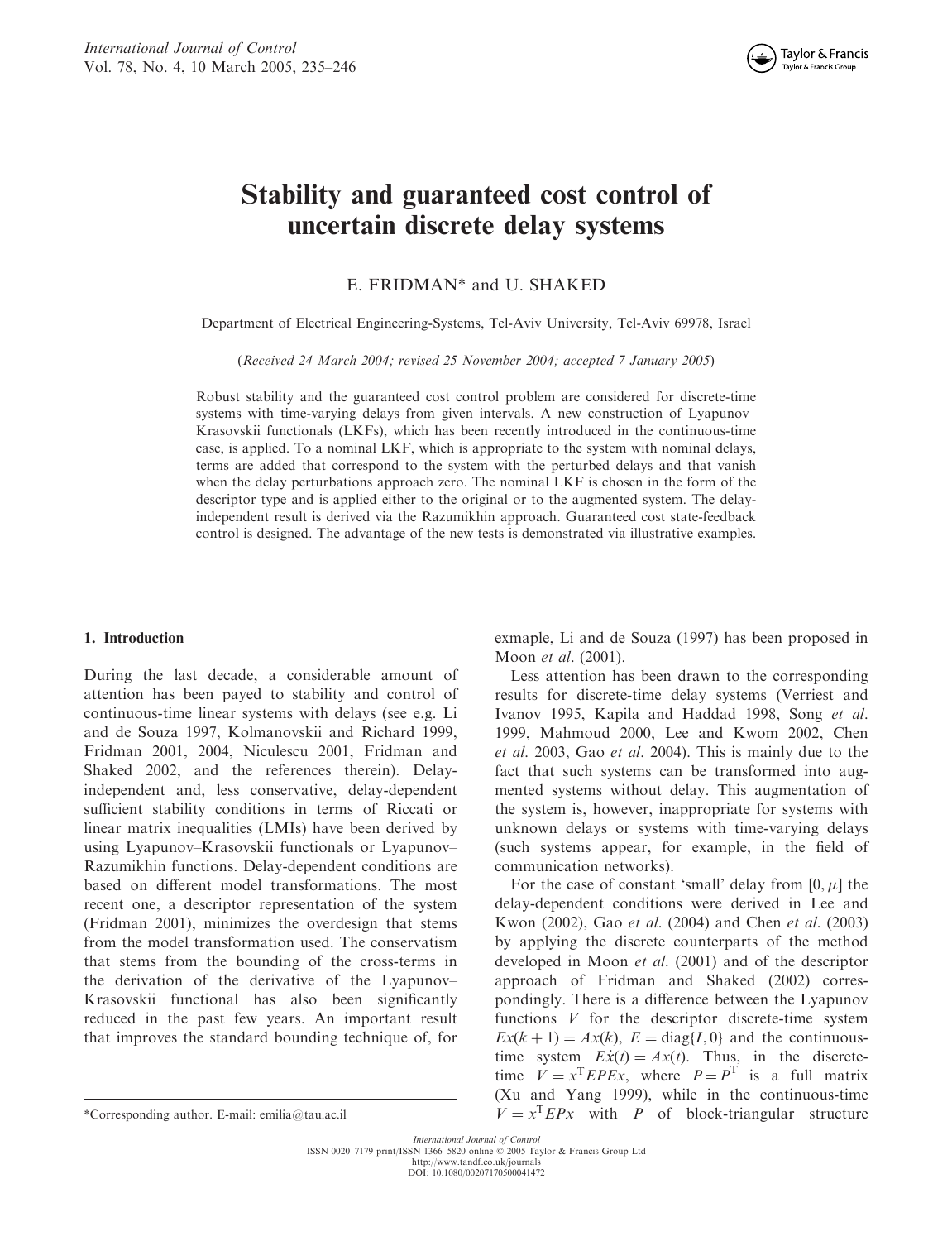(Takaba et al. 1995). The method of Chen et al. (2003) allows the treatment of the discrete-time case in a continuous-time manner with block triangular P. The case of 'small' time-varying delay has been studied in Fridman and Shaked (2005) via a discrete descriptor Lyapunov function.

The case of uncertain 'non-small' time-varying delay, where the *nominal delay value is non-zero* and constant, has been recently considered in Xu and Chen (2004). A Lyapunov function has been used there with a 'nominal' part that corresponds to delay-independent stability of the nominal system (i.e. of the systems with a nominal value of the delay). Thus, the necessary condition for the feasibility of the LMIs derived in Xu and Chen (2004) for stability is the delayindependent stability of the nominal system, which is very restrictive.

For continuous-time systems with uncertain nonsmall delay a new construction of the LKF has been introduced recently in Fridman (2004). To a nominal LKF, which is appropriate to the nominal system (with nominal delays), terms are added which correspond to the perturbed system and which vanish when the delay perturbations approach zero.

In the present paper we apply such a construction of the LKF to the discrete-time systems with timevarying 'non-small' delay, where the descriptor type nominal LKF is applied first to the original system. Further, we augment the system to one with uncertain delay in a segment, starting from zero, and apply the conditions via descriptor nominal LKF to this augmented system. Such an augmentation is impossible in the continuous-time case, where the complete LKF should be used (see, e.g. Kharitonov and Zhabko 2003), which leads to complicated conditions. The augmented system approach essentially improves the results obtained by the direct application of the descriptor nominal LKF (see, Examples 1 and 3). The trade-off is in the higher-dimensional LMIs that are obtained, which require more computational efforts. Moreover, the state-feedback via augmentation depends on the current and the delayed states, while in the direct descriptor approach a memoryless statefeedback is obtained. To derive the reduced-order conditions we apply the descriptor model transformation of the augmented system and the discrete descriptor Lyapunov function of the form  $V = x^{T}EPEx$ . New delay-independent robust stability conditions are derived in the case of time-varying delay, that are based on the Razumikhin approach. Guaranteed cost state-feedback control is designed via descriptor nominal LKF. Examples are given which show that our conditions are less conservative than those that have appeared in the literature.

# 2. Robust stability

## 2.1 Problem formulation

We consider the following unforced discrete-time statedelayed system

$$
x(k+1) = (A + H\Delta(k)E)x(k) + (A_1 + H\Delta(k)E_1)x(k - \tau(k)),
$$
  
\n
$$
x(k) = \phi(k), \quad -h - \mu_2 \le k \le 0
$$
 (1)

where  $x(k) \in \mathbb{R}^n$  is the state vector,  $\tau(k)$  is a positive number representing the delay  $\tau(k) = h + \eta(k)$  with the nominal constant value  $h > 0$  and a time-varying perturbation  $\eta(k) \in [-\mu_1, \mu_2], h \ge \mu_1 \ge 0, \mu_2 \ge 0$ . The matrices A,  $A_1$ , H, E and E<sub>1</sub> are constant and  $\Delta(k) \in \mathbb{R}^{r_1 \times r_2}$  is a time-varying uncertain matrix satisfying the following inequality

$$
\Delta^{\mathrm{T}}(k)\Delta(k) \le I. \tag{2}
$$

For simplicity only we consider the single delay. The results are easily extended to systems with multiple delay.

## 2.2 Lyapunov–Krasovskii method for discrete systems with delays

Denoting

$$
y(k) = x(k+1) - x(k)
$$
\n<sup>(3)</sup>

and taking into account that

$$
x(k - \tau(k)) = x(k - h) - \sum_{j=k-h-\eta(k)}^{k-h-1} y(j)
$$

we represent (1) in the descriptor form

$$
\begin{bmatrix} x(k+1) \\ 0 \end{bmatrix} = \begin{bmatrix} y(k) + x(k) \\ + (A + H\Delta E - I)x(k) \\ + (A_1 + H\Delta E_1)x(k - h) \\ - \sum_{j=k-h-\eta(k)}^{k-h-1} (A_1 + H\Delta E_1)y(k) \end{bmatrix},
$$
  
\n
$$
x(0) = \phi(0),
$$
  
\n
$$
y(0) = (A + H\Delta E - I)\phi(0) + (A_1 + H\Delta E_1)\phi(-\tau(0)),
$$
  
\n
$$
y(k) = \phi(k+1) - \phi(k), \quad k = -h - \mu_2, ..., -1.
$$
  
\n(5)

Thus, if  $x(k)$  is a solution of (1), then  $\{x(k), y(k)\}\)$ , where  $y(k)$  is defined by (3), is a solution of (4) and (5) and vice versa.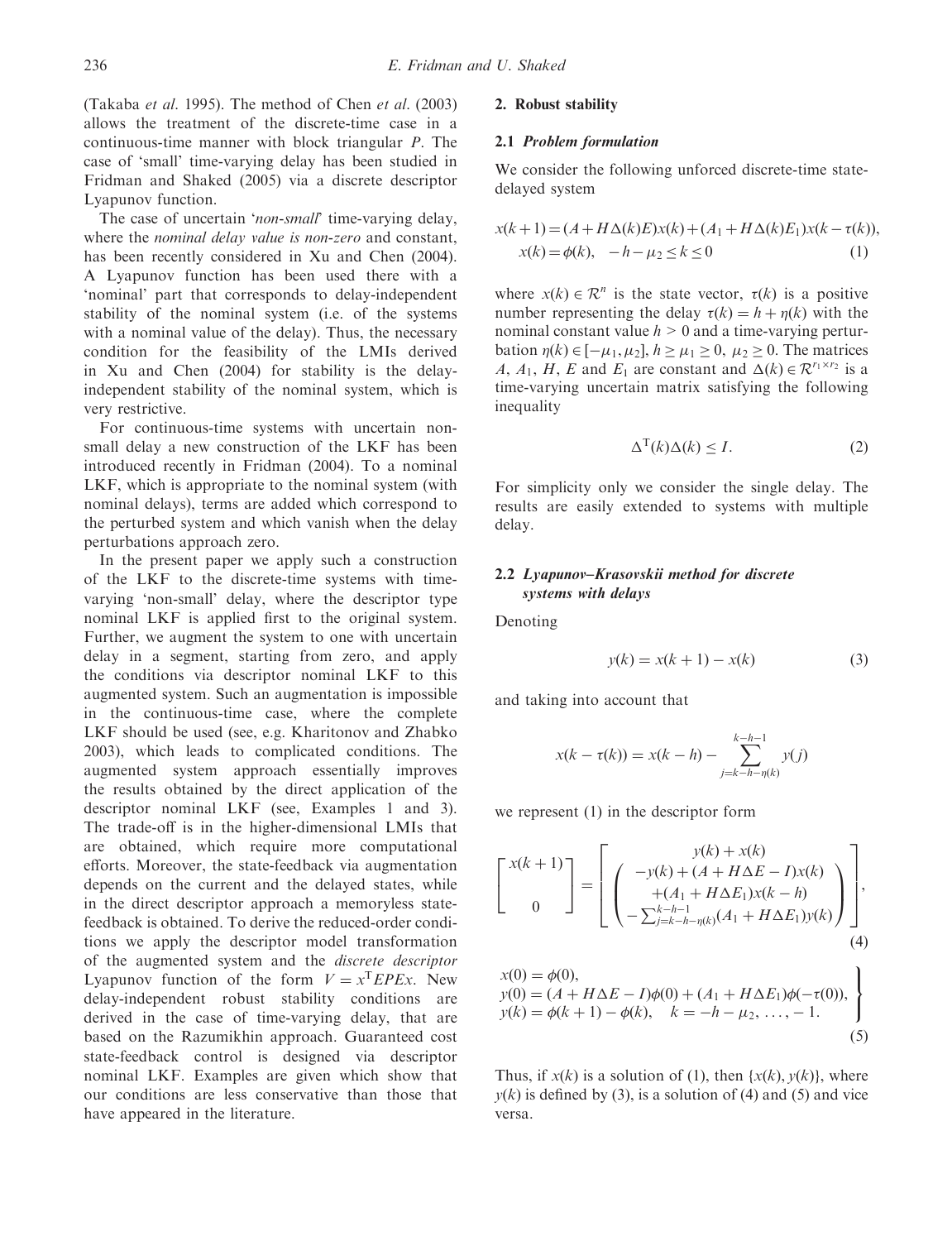**Lemma 1:** If there exist positive numbers  $\alpha$ ,  $\beta$  and a continuous functional

$$
V(k) = V(x(k - h), \dots, x(k), y(k - h - \mu_2), \dots, y(k - 1))
$$

such that

$$
0 \le V(k) \le \beta \max\{ \max_{j \in [k-h-\mu_2, k]} |x(j)|^2, \max_{j \in [k-h-\mu_2, k-1]} |y(j)|^2 \}
$$
  
 
$$
\Delta V(k) \stackrel{\Delta}{=} V(k+1) - V(k) \le -\alpha |x(k)|^2
$$
 (6a,b)

for  $x(k)$  and  $y(k)$  satisfying (4), then (1) is asymptotically stable.

Proof: From (6b) it follows that

$$
\sum_{j=0}^{k} (V(j+1) - V(j)) = V(k+1) - V(0) \le -\alpha \sum_{j=0}^{k} |x(j)|^2.
$$

Therefore, for  $x(k)$  and  $y(k)$  satisfying (4) we have due to (6a)

$$
|x(k)|^2 \le \sum_{j=0}^k |x_j|^2 \le \frac{1}{\alpha} V(0) \le \frac{\beta}{\alpha} \max \left\{ \max_{j \in [-h-\mu_2, 0]} |x(j)|^2, \max_{j \in [-h-\mu_2, -1]} |y_j|^2 \right\}, \quad \forall k \ge 0.
$$
 (7)

Let  $x(k)$  be a solution of (1) and  $y(k)$  be defined by (3), then  $\{x(k), y(k)\}$  satisfies (4), (5) and thus (7). Equation (7) implies that  $|x(k)|^2$  is small enough for small enough  $\|\phi\|^2 \triangleq \max_{j \in [-\bar{h}, 0]} |\phi_{-j}|^2$ small enough  $\|\phi\|^2 \triangleq \max_{j \in [-\bar{h},0]} |\phi_{-j}|^2$ . Moreover,<br>  $\sum_{j=0}^{\infty} |x(j)|^2 < \infty$  and, hence,  $|x(j)|^2 \to 0$  for  $j \to \infty$ .  $\square$ 

We suggest to construct the LKF for (4) in the form of

$$
V(k) = V_n(k) + V_a(k)
$$
 (8)

where

$$
V_a(k) = \sum_{m=-\mu_2}^{\mu_1-1} \sum_{j=k+m-h}^{k-1} y(j)^{\mathrm{T}} R_a y(j), \quad 0 < R_a \quad (9)
$$

and  $V_n$  is a **nominal** Lyapunov function which corresponds to (4), with  $\eta(k) = 0$  and  $H = 0$ .

We intend to construct  $V_n$  in the form of 'descriptor type' (see, e.g. Chen et al. 2003) and to apply it either to the original system or to the augmented one.

### 2.3 Robust stability via descriptor type nominal LKF

The nominal LKF (which corresponds to (4) with  $\eta(k) = 0$ ,  $H = 0$ ) is given by (see, e.g. Chen *et al.* 2003)

$$
V_n(k) = x^{\mathrm{T}}(k)P_1x(k) + \sum_{m=-h}^{-1} \sum_{j=k+m}^{k-1} y(j)^{\mathrm{T}} R y(j)
$$
  
+ 
$$
\sum_{j=k-h}^{k-1} x(j)^{\mathrm{T}} S x(j), \quad P_1 > 0, \quad R > 0, \quad S > 0. \quad (10)
$$

The nominal system is asymptotically stable if there exist  $n \times n$  matrices  $0 < P_1$ ,  $P_2$ ,  $P_3$ , S, Y, Z<sub>1</sub>, Z<sub>2</sub>, Z<sub>3</sub>, R such that the following LMIs are feasible

$$
\Gamma_n = \begin{bmatrix} \Psi_n + hZ & P^{\mathrm{T}} \begin{bmatrix} 0 \\ A_1 \end{bmatrix} - Y^{\mathrm{T}} \\ * & -S \end{bmatrix} < 0, \quad \begin{bmatrix} R & Y \\ * & Z \end{bmatrix} \ge 0
$$
\n(11a, b)

where

$$
P = \begin{bmatrix} P_1 & 0 \\ P_2 & P_3 \end{bmatrix}
$$
  
\n
$$
Y = [Y_1 \ Y_2], \quad Z = \begin{bmatrix} Z_1 & Z_2 \\ * & Z_3 \end{bmatrix}, \quad i = 1, 2
$$
  
\n
$$
\Psi_n = P^T \begin{bmatrix} 0 & I \\ A - I & -I \end{bmatrix} + \begin{bmatrix} 0 & I \\ A - I & -I \end{bmatrix}^T P
$$
  
\n
$$
+ \begin{bmatrix} S & 0 \\ 0 & hR + P_1 \end{bmatrix} + \begin{bmatrix} Y \\ 0 \end{bmatrix} + \begin{bmatrix} Y \\ 0 \end{bmatrix}^T,
$$
 (12a-d)

We obtain the following lemma.

**Lemma 2:** Equation (1) with  $\Delta \equiv 0$  is asymptotically stable for  $0 \leq h - \mu_1 \leq \tau(k) \leq h + \mu_2$  if there exist  $n \times n$ matrices  $0 < P_1$ ,  $P_2$ ,  $P_3$ ,  $S$ ,  $Y_1$ ,  $Y_2$ ,  $R$  and  $R_a > 0$  that satisfy the LMI

$$
I_{1} = \begin{bmatrix} \Psi & P^{\text{T}} \begin{bmatrix} 0 \\ A_{1} \end{bmatrix} - Y^{\text{T}} & \mu P^{\text{T}} \begin{bmatrix} 0 \\ A_{1} \end{bmatrix} & h Y^{\text{T}} \\ * & -S & 0 & 0 \\ * & * & -\mu R_{a} & 0 \\ * & * & * & -h R \end{bmatrix} < 0
$$
\n(13)

where  $\mu = \max\{\mu_1, \mu_2\}$ , Y and  $\Psi_n$  are given by (12) and

$$
\Psi = \Psi_n + \begin{bmatrix} 0 & 0 \\ 0 & (\mu_1 + \mu_2)R_a \end{bmatrix}.
$$
 (14)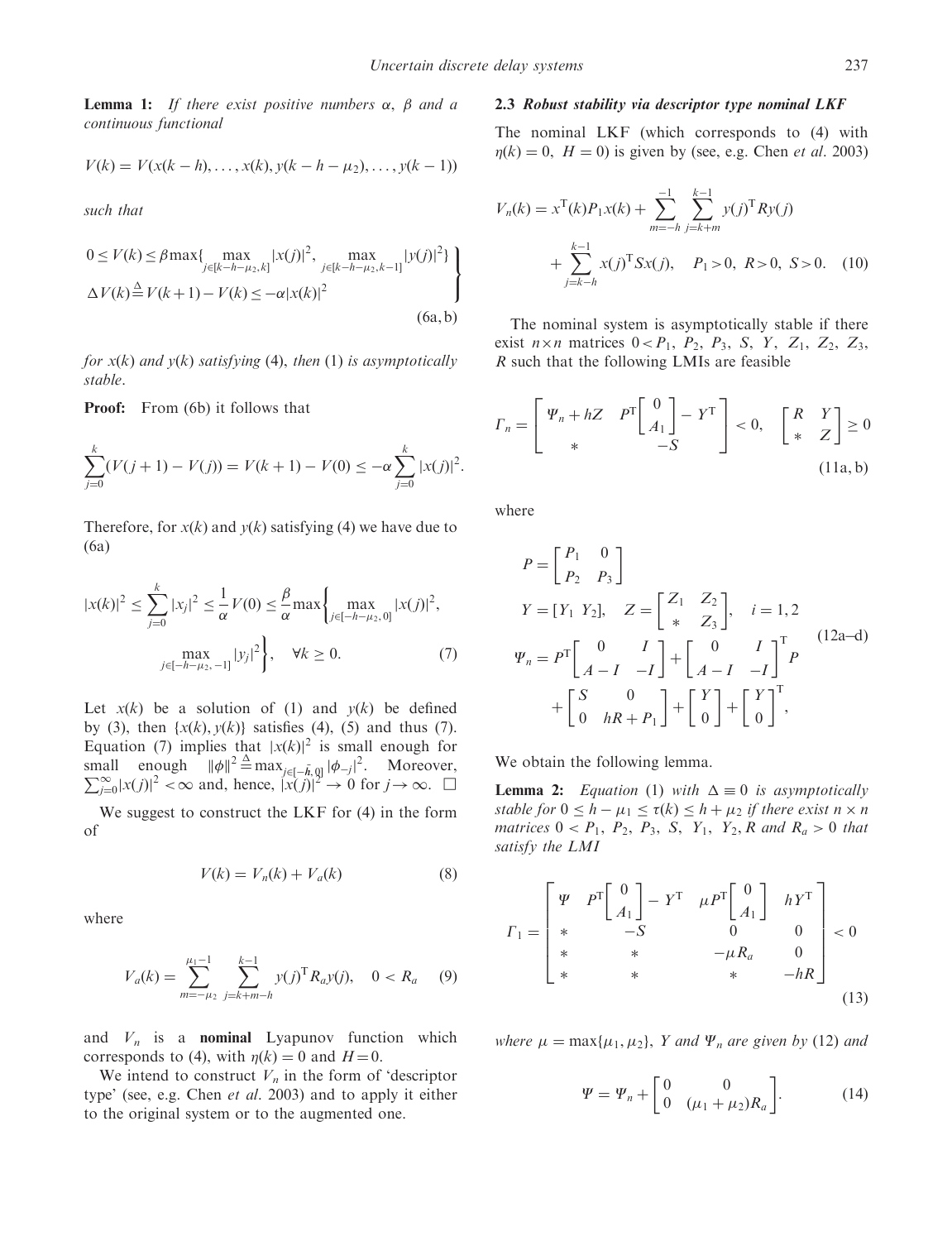**Proof:** We find when  $\Delta V(k)$  is strictly negative. The difference  $\Delta V_n(k)$  along the trajectories of the nominal system satisfies the inequality (Chen *et al.* 2003)

$$
\Delta V_n(k) \le \xi^{\mathrm{T}}(k) \Gamma_n \xi(k) \tag{15}
$$

where  $\Gamma_n$  is given by (11a) and

$$
\xi(k) = \text{col}\{x(k), \ y(k), \ x(k-h)\}\tag{16}
$$

provided (11b) is satisfied. Note that along the trajectories of (4)

$$
x^{T}(k+1)P_{1}x(k+1) - x^{T}(k)P_{1}x(k)
$$
  
=  $2x^{T}(k)P_{1}y(k) + y^{T}(k)P_{1}y(k)$   
=  $2\bar{x}^{T}(k)P^{T}\begin{bmatrix}y(k)\\0\end{bmatrix} + y^{T}(k)P_{1}y(k)$   
=  $2\bar{x}^{T}(k)P^{T}\begin{bmatrix}y(k)\\-y(k) + (A-I)x(k) + A_{1}x(k-h)\\+y^{T}(k)P_{1}y(k) + \delta(k)\end{bmatrix}$  (17)

where  $\bar{x}(k) = \text{col}\{x(k), y(k)\}$ 

$$
\delta(k) = -2\bar{x}^{\mathrm{T}}(k)P^{\mathrm{T}}\sum_{j=k-h-\eta(k)}^{k-h-1} \begin{bmatrix} 0\\ A_1 \end{bmatrix} y(j)
$$

while along the trajectories of the nominal system with  $\tau(k) \equiv h(17)$  is obtained with  $\delta(k) \equiv 0$ .

Therefore  $\Delta V_n$  along the trajectories of the perturbed system satisfies the inequality

$$
\Delta V_n(k) \le \xi^{\mathrm{T}}(k) \Gamma_n \xi(k) + \delta(k). \tag{18}
$$

We have

$$
\delta(k) \leq \left| \sum_{j=k-h-\eta(k)}^{k-h-1} \bar{x}^{\mathrm{T}}(k) P^{\mathrm{T}} \left[ \begin{array}{c} 0 \\ A_1 \end{array} \right] R_a^{-1} [0 \ A_1^{\mathrm{T}}] P \bar{x}(k) + \left| \sum_{j=k-h-\eta(k)}^{k-h-1} y^{\mathrm{T}}(j) R_a y(j) \right|
$$
  

$$
\leq \mu \bar{x}^{\mathrm{T}}(k) P^{\mathrm{T}} \left[ \begin{array}{c} 0 \\ A_1 \end{array} \right] R_{ia}^{-1} [0 \ A_1^{\mathrm{T}}] P \bar{x}(k) + \sum_{j=k-h-\mu_2}^{k-h+\mu_1-1} y^{\mathrm{T}}(j) R_a y(j). \tag{19}
$$

From (8), (9), (18), (19) and Schur complements formula we find, provided (11b) is satisfied, the following

$$
\Delta V(k) \le \xi_1(k)^{\mathrm{T}} (r_1 + \text{diag}\{hZ, 0, 0, 0\}) \xi_1(k) \tag{20}
$$

where  $\xi_1(k) = \text{col}\{\xi(k), y(k), 0\}$ . From (11b) it follows that  $Z \geq Y^{T} R^{-1} Y$ . Choosing therefore in (20)  $Z =$  $Y^{T}R^{-1}Y$  and applying Schur complements formula it is obtained that (13) implies  $\Delta V(k) < 0$  and the asymptotic stability of (1).  $\Box$ 

In the case of norm-bounded uncertainties (i.e.  $\Delta \neq 0$ ) we replace A and  $A_1$  in Lemma 2 by  $A + H\Delta E$ and  $A_1 + H \Delta E_1$ , respectively. Applying the bounding (Xie 1996)

$$
\alpha \Delta(k)\beta + \beta^{\mathrm{T}} \Delta^{\mathrm{T}}(k)\alpha^{\mathrm{T}} \le \rho_0^{-1} \alpha \alpha^{\mathrm{T}} + \rho_0 \beta^{\mathrm{T}} \beta \qquad (21)
$$

where  $\rho_0$  is a positive number and where  $\alpha^T =$  $[H^{\mathrm{T}}P_2 \ H^{\mathrm{T}}P_3 \ 0 \ 0 \ 0]$  and  $\beta = [E \ 0 \ E_1 \ \mu E_1 \ 0]$ , we obtain by Schur complements that  $\Delta V(k) < 0$  along the trajectories of (4) if the following LMI holds

$$
\begin{bmatrix}\nF_1^T H \\
F_3^T H \\
0 \\
0 \\
0 \\
0\n\end{bmatrix}\n\begin{bmatrix}\nE^T \\
0 \\
E_1^T \\
\mu E_1^T \\
0 \\
0\n\end{bmatrix} < 0.
$$
\n(22)\n
$$
\begin{bmatrix}\n\end{bmatrix}
$$
\n
$$
\begin{bmatrix}\nF_2^T H \\
0 \\
0 \\
\mu E_1^T \\
0\n\end{bmatrix} < 0.
$$
\n(23)

We have thus proved the following

**Theorem 1:** Consider (1), where  $0 \leq h - \mu_1 \leq \tau(k) \leq$  $h + \mu_2$ . This system is asymptotically stable if there exist  $n \times n$  matrices  $0 < P_1$ ,  $P_2$ ,  $P_3$ , S,  $Y_1$ ,  $Y_2$ ,  $R, R_a$  and a scalar  $\rho_0$  that satisfy (22), where  $\mu = \max\{\mu_1, \mu_2\}.$ 

#### 2.4 Augmentation and descriptor nominal LKF

In the case when the non-delayed system is not asymptotically stable or  $h - \mu_1$  is not large, we represent (1) in the form of the augmented system

$$
\zeta(k+1) = (\mathcal{A} + \mathcal{H}\Delta(k)\mathcal{E})\zeta(k)
$$

$$
+ (\mathcal{A}_1 + \mathcal{H}\Delta(k)\mathcal{E}_1)\zeta(k - \mu_1 - \eta(k)) \qquad (23)
$$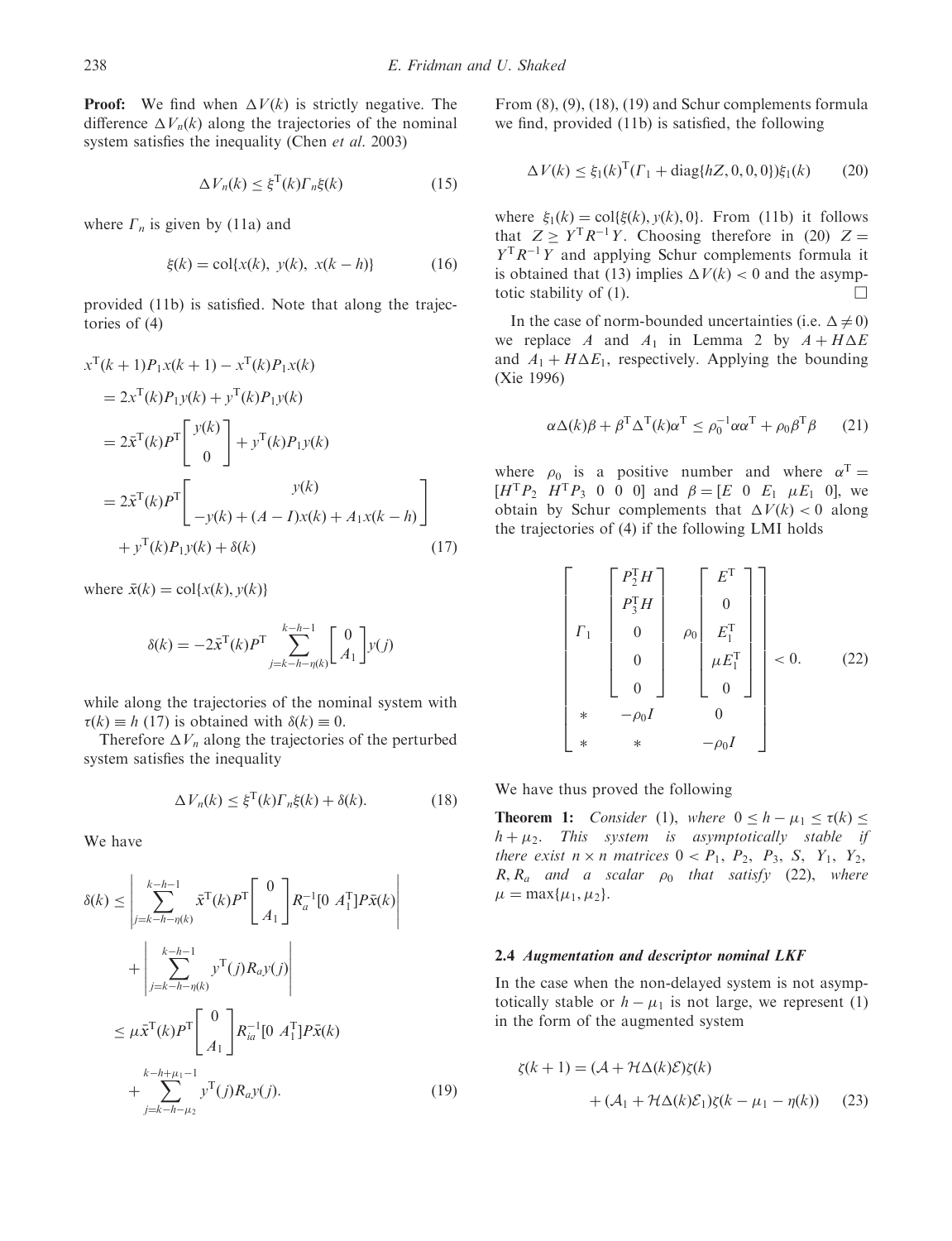where

$$
\zeta(k) = \begin{bmatrix} x(k-h+\mu_1) \\ x(k-h+\mu_1-1) \\ \dots \\ x(k) \end{bmatrix}, \quad \mathcal{A} = \begin{bmatrix} 0 & I_n & \dots & 0 & 0 \\ \dots & \dots & \dots & \dots \\ 0 & 0 & \dots & 0 & I_n \\ 0 & 0 & \dots & 0 & A \end{bmatrix}
$$

$$
\mathcal{A}_1 = \begin{bmatrix} 0 & 0 & \dots & 0 \\ \dots & \dots & \dots & \dots \\ 0 & 0 & \dots & 0 \\ A_1 & 0 & \dots & 0 \end{bmatrix}, \quad \mathcal{H} = \begin{bmatrix} 0 \\ \dots \\ 0 \\ H \end{bmatrix},
$$

$$
\mathcal{E} = \begin{bmatrix} 0 & 0 & \dots & 0 & E \end{bmatrix}, \quad \mathcal{E}_1 = \begin{bmatrix} E_1 & 0 & \dots & 0 \end{bmatrix}. \quad (24)
$$

Note that for  $\mu_1 = 0$ , the nominal system (23), where  $\eta(k) \equiv 0$  and  $\Delta \equiv 0$ , has no delay and the nominal exact Lyapunov function  $V_n(k) = \zeta^{\mathrm{T}}(k) P_1 \zeta(k)$  should be used. This is different from the continuous case, where the exact (complete) LKF has a complicated form and leads to complicated robust stability conditions (Kharitonov and Zhabko 2003).

In the general case of  $\mu_1 \geq 0$  we apply Theorem 1 to (23), where  $h = \mu_1$ , and obtain the following:

**Theorem 2:** Consider (1), where  $0 \leq h - \mu_1 \leq \tau(k) \leq$  $h + \mu_2$ . This system is asymptotically stable if there exist  $(h - \mu_1 + 1)n \times (h - \mu_1 + 1)n$  matrices  $0 < P_1$ ,  $P_2, P_3, S, Y_1, Y_2, R, R_a$  and scalars  $\rho_i > 0, i = 0, 1$ that satisfy (22) with  $\mu = \max\{\mu_1, \mu_2\}$  and  $h = \mu_1$ , where  $A, A_1, E, E_1$  and H should be changed correspondingly to  $A, A_1, E, E_1$  and  $H$ .

Remark 1: The augmentation of the system till some  $h_0 < h - \mu_1$  with  $\zeta^{\mathrm{T}}(k) = [x^{\mathrm{T}}(k - h_0), \dots, x^{\mathrm{T}}(k)]$  can also be applied to obtain less restrictive conditions than those obtained by the descriptor approach. Such augmented system is of lower-order than (23) and has delay  $h - h_0 + \eta(k)$ . Here Theorem 1 should be applied with *h* substituted by  $h - h_0$ .

## 2.5 Augmentation and discrete descriptor Lyapunov function

We consider  $\mu_1 = 0$  and  $\Delta = 0$ . To reduce the size and the number of the decision variables by the previous augmented method, we consider  $h \ge 1$  and the state vector  $\zeta = [\zeta_1 \dots \zeta_{h+1}]^T$  given by (24). Defining  $y(k) =$  $x(k+1-h) - x(k-h) = \zeta_2(k) - \zeta_1(k)$  and representing (1) in the form

$$
x(k+1) = Ax(k) + A_1x(k-h) - A_1 \sum_{j=k-\eta(k)}^{k-1} y(j)
$$
 (25)

we obtain the descriptor form

$$
E\bar{\zeta}(k+1) = \mathcal{A}_d\bar{\zeta}(k) + \mathcal{A}_1 \sum_{j=k-\eta(k)}^{k-1} y(j)
$$
  
\n
$$
E = \text{diag}\{I_{(h+1)n}, 0_{n \times n}\}, \quad \bar{\zeta}(k) = \begin{bmatrix} \zeta(k) \\ y(k) \end{bmatrix}
$$
  
\n
$$
\mathcal{A}_d = \begin{bmatrix} I_n & 0 & 0 & \dots & 0 & I_n \\ 0 & 0 & I_n & \dots & 0 & 0 \\ \dots & \dots & \dots & \dots & \dots & \dots \\ 0 & 0 & 0 & \dots & I_n & 0 \\ A_1 & 0 & 0 & \dots & A & 0 \\ -I_n & I_n & 0 & \dots & 0 & -I_n \end{bmatrix}, \quad \mathcal{A}_1 = - \begin{bmatrix} 0 \\ 0 \\ \dots \\ 0 \\ A_1 \\ 0 \end{bmatrix}
$$
  
\n(26a-e)

We construct the LKF for  $(4)$  in the form of  $V(k) = V_n(k) + V_a(k)$ , where

$$
V_a(k) = \mu_2 \sum_{m=-\mu_2}^{-1} \sum_{j=k+m}^{k-1} y(j)^{\mathrm{T}} R_a y(j), \quad 0 < R_a \tag{27}
$$

and  $V_n$  is a nominal Lyapunov function which corresponds to (26a), with  $\eta(k) = 0$ 

$$
V_n = \bar{\xi}^{\mathrm{T}}(k) EPE\bar{\xi}(k), \quad P = P^{\mathrm{T}}, \ EPE \ge 0. \tag{28}
$$

We have

$$
\Delta V_n(k) = \xi^{\mathrm{T}}(k) \begin{bmatrix} \mathcal{A}_d^{\mathrm{T}} \\ \mathcal{A}_1^{\mathrm{T}} \end{bmatrix} P \begin{bmatrix} \mathcal{A}_d & \mathcal{A}_1 \end{bmatrix} \xi(k) - \bar{\xi}^{\mathrm{T}}(k) E P E \bar{\xi}(k)
$$

$$
\xi^{\mathrm{T}}(k) = \begin{bmatrix} \bar{\xi}^{\mathrm{T}}(k) & \sum_{j=k-\eta(k)}^{k-1} y^{\mathrm{T}}(j) \end{bmatrix}
$$
(29)

and

$$
\Delta V_a(k) = \mu_2^2 y^{\mathrm{T}}(k) R_a y(k) - \mu_2 \sum_{j=k-\mu_2}^{k-1} y^{\mathrm{T}}(j) R_a y(j)
$$
  

$$
\leq \mu_2^2 y^{\mathrm{T}}(k) R_a y(k) - \eta(k) \sum_{j=k-\eta(k)}^{k-1} y^{\mathrm{T}}(j) R_a y(j).
$$

By Cauchy–Schwartz inequality

$$
\eta(k)\sum_{j=k-\eta(k)}^{k-1}y^{\text{T}}(j)R_a y(j) \geq \left(\sum_{j=k-\eta(k)}^{k-1}y^{\text{T}}(j)R_a \left(\sum_{j=k-\eta(k)}^{k-1}y(j)\right)\right).
$$

: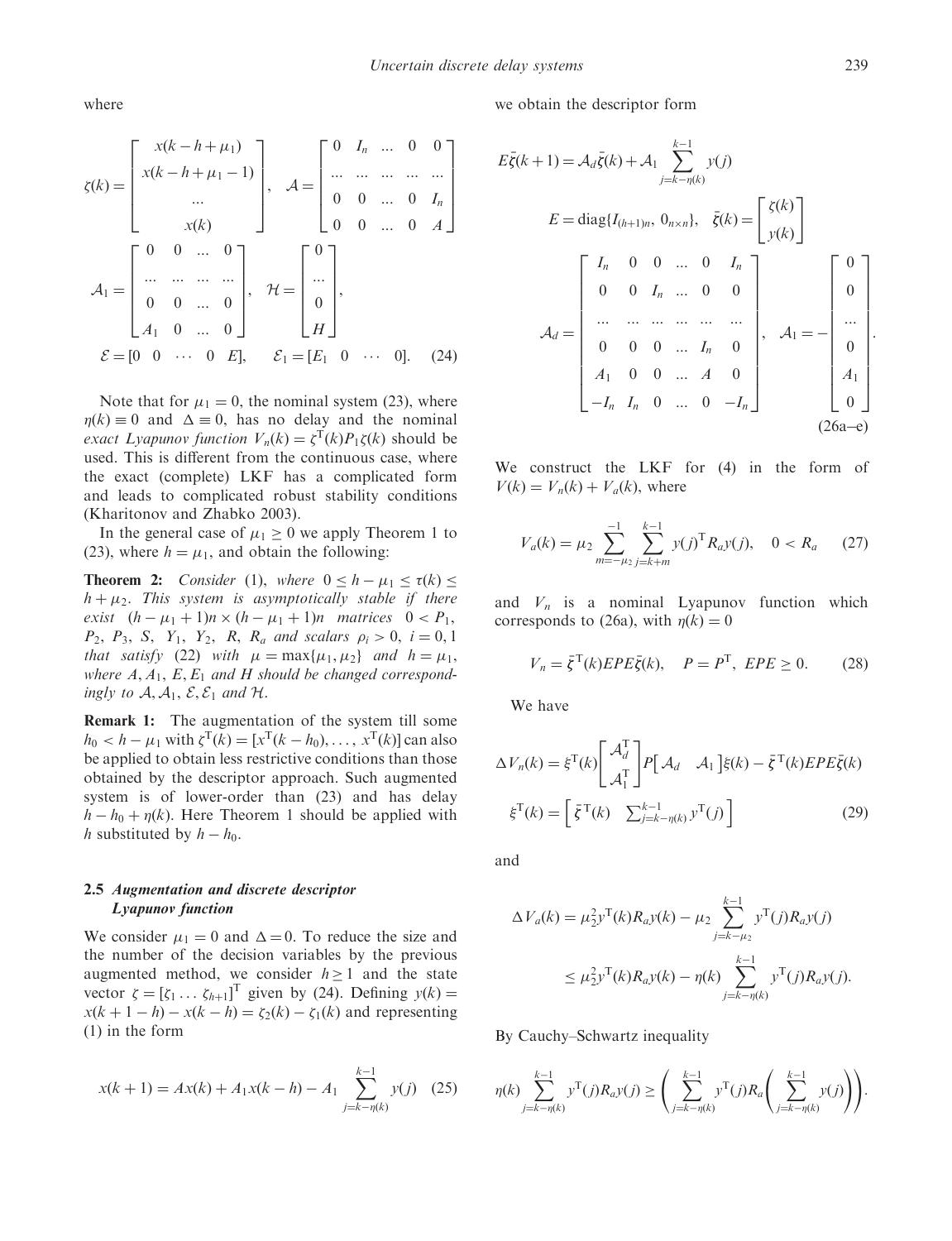Hence

$$
\Delta V_a(k) \le \mu_2^2 \, y^{\mathrm{T}}(k) R_a y(k) \n- \left( \sum_{j=k-\eta(k)}^{k-1} y^{\mathrm{T}}(j) \right) R_a \left( \sum_{j=k-\eta(k)}^{k-1} y(j) \right). \tag{30}
$$

Finally we find that

$$
\Delta V(k) = \Delta V_n(k) + \Delta V_a(k) \le \xi^{T}(k) \Gamma_d \xi(k)
$$

where

$$
I_d = \begin{bmatrix} \mathcal{A}_d^{\mathrm{T}} P \mathcal{A}_d - E P E + \begin{bmatrix} 0 & 0 \\ 0 & \mu_2^2 R_a \end{bmatrix} & \mathcal{A}_d^{\mathrm{T}} P \mathcal{A}_1 \\ * & -R_a + \mathcal{A}_1^{\mathrm{T}} P \mathcal{A}_1 \end{bmatrix} (31)
$$

Therefore,  $\Gamma_d < 0$  implies asymptotic stability of (1). We proved the following.

**Lemma 3:** Consider (1), where  $\Delta \equiv 0$ ,  $1 \le h \le \tau(k) \le$  $h + \mu_2$ . This system is asymptotically stable if there exist a  $(h+2)n \times (h+2)n$  matrix  $P = P<sup>T</sup>$ , such that  $[I_{(h+1)n} \ 0]P[I_{(h+1)n} \ 0]^\text{T} > 0$ , and a  $n \times n$  matrix  $R_a$  that lead to  $\Gamma_d < 0$ , where  $\Gamma_d$ ,  $\mathcal{A}_d$  and  $\mathcal{A}_1$  are given by (31), (26d) and (26e), correspondingly.

The condition of Lemma 3 can also be written as

$$
\Psi = \begin{bmatrix} \begin{pmatrix} \bar{\mathcal{A}}^{\mathrm{T}} P_2 \mathcal{I}^{\mathrm{T}} + \mathcal{I} P_2^{\mathrm{T}} \bar{\mathcal{A}} + \mathcal{I} P_3 \mathcal{I}^{\mathrm{T}} \\ + \mathrm{diag} \{-P_1, \mu_2^2 R_a, -R_a \} \end{pmatrix} & \bar{\mathcal{A}}^{\mathrm{T}} P_1 \\ P_1 \bar{\mathcal{A}} & -P_1 \end{bmatrix} < 0 \quad (32)
$$

where

$$
\bar{\mathcal{A}} = \left[ \begin{bmatrix} I_{(h+1)n} & 0 \end{bmatrix} \mathcal{A}_d \begin{bmatrix} 0 \\ \dots \\ A_1 \end{bmatrix} \right], \quad \mathcal{I} = \left[ \begin{bmatrix} 0 & I_n \end{bmatrix} \mathcal{A}_d \quad 0 \right]^{\mathrm{T}}
$$

and where we substituted in (31) the structure of

$$
P = \begin{bmatrix} P_1 & P_2 \\ P_2^T & P_3 \end{bmatrix}
$$

and applied the Schur complements formula.

In the case where A and  $A_1$  are replaced by  $A + H$  $\Delta(k)E$  and  $A_1 + H\Delta(k)E_1$ , respectively, we require that

$$
\Psi + \begin{bmatrix} \mathcal{I}P_2 \\ P_1 \end{bmatrix} \mathcal{H}\Delta(k)\bar{\mathcal{E}} + \bar{\mathcal{E}}^{\mathrm{T}}\Delta(k)^{\mathrm{T}}\mathcal{H}^{\mathrm{T}} \begin{bmatrix} P_2\mathcal{I}^{\mathrm{T}} & P_1 \end{bmatrix} \leq \Psi + \rho^{-1} \begin{bmatrix} \mathcal{I}P_2 \\ P_1 \end{bmatrix} \mathcal{H}\mathcal{H}^{\mathrm{T}} \begin{bmatrix} P_2^{\mathrm{T}}\mathcal{I}^{\mathrm{T}} & P_1 \end{bmatrix} + \rho \bar{\mathcal{E}}^{\mathrm{T}}\bar{\mathcal{E}} < 0
$$

for a positive scalar  $\rho$ , where H is defined in (24) and  $\mathcal{E} = [E_1 \ 0 \ \cdots \ E \ 0 \ E_1 \ 0].$  The latter leads to the following.

**Theorem 3:** Consider (1), where  $1 \leq h \leq \tau(k) \leq h + \mu_2$ . This system is asymptotically stable if there exist:  $(h+1)n \times (h+1)n$  matrix  $0 < P_1$ ,  $(h+1)n \times n$  matrix  $P_2$ ,  $n \times n$  matrix  $P_3$ ,  $n \times n$  matrix  $0 \lt R_a$  and a positive scalar  $\rho$  that satisfy the following LMI

$$
\begin{bmatrix}\n\Psi & \begin{bmatrix}\n\mathcal{I}P_2^{\mathrm{T}} \\
P_1\n\end{bmatrix} \mathcal{H} & \rho \bar{\mathcal{E}}^{\mathrm{T}} \\
* & -\rho I & 0 \\
* & * & -\rho I\n\end{bmatrix} < 0 \tag{33}
$$

#### where  $\Psi$  is defined in (32).

**Remark 2:** Considering  $\mu_1 > 0$  and combining  $V_n$  of the form of discrete descriptor LKF (i.e.  $V_n$  of (10), where the first term should be changed to  $x^T(k)EPEx(k)$  with  $V_a$  of (30) may lead to further improvement of the results by Lemma 3 and Theorem 3.

We next consider the case of the 'small' delay  $\tau(k) \in [0, \mu_2]$  with  $h = 0$ ,  $\Delta = 0$  and representing (1) in the descriptor form

$$
E\bar{x}(k+1) = \tilde{A}\bar{x}(k) + \tilde{A}_1 \sum_{j=k-\eta(k)}^{k-1} y(j), \quad E = \text{diag}\{I_n, 0_{n \times n}\}
$$

$$
\bar{x}(k) = \begin{bmatrix} x(k) \\ y(k) \end{bmatrix}, \quad \tilde{A} = \begin{bmatrix} I_n & I_n \\ A_1 + A - I_n & -I_n \end{bmatrix}
$$

$$
\tilde{A}_1 = -\begin{bmatrix} 0 \\ A_1 \end{bmatrix}.
$$
(34a-e)

By applying the above derivations to (34) we obtain a new stability criterion:

**Corollary 1:** Consider (1), where  $\Delta \equiv 0$ ,  $0 \le \tau(k) \le \mu_2$ . This system is asymptotically stable if there exist  $2n \times 2n$ *matrix*  $P = P^{T}$ , *satisfying*  $[I_n \ 0]P[I_n \ 0]^{T} > 0$  and  $n \times n$ matrix  $R_a$  such that  $\Gamma_d < 0$ , where  $\Gamma_d$  is given by (31) and where  $A_d$  and  $A_1$  should be substituted by  $\overline{A}$  and  $\mathcal{A}_1$  correspondingly.

## 2.6 Delay-independent conditions in the case of time-varying delays

As in the continuous-time situation, this case is treated adopting the Lyapunov–Razumikhin approach (see Zhang and Chen 2001).

**Lemma 4:** Consider the system (1), where  $\Delta(k) \equiv 0$ , with time-varying delay. This system is asymptotically stable if there exist  $0 < P \in \mathbb{R}^{n \times n}$  and scalars  $\alpha \in (0, 1)$ and  $q > 1$  that satisfy the LMI

$$
\bar{\Gamma}_{\text{ind}} \stackrel{\Delta}{=} \begin{bmatrix} A^{\text{T}} P A - \alpha P & A^{\text{T}} P A_1 \\ * & A_1^{\text{T}} P A_1 - ((1 - \alpha)/q) P \end{bmatrix} < 0. \tag{35}
$$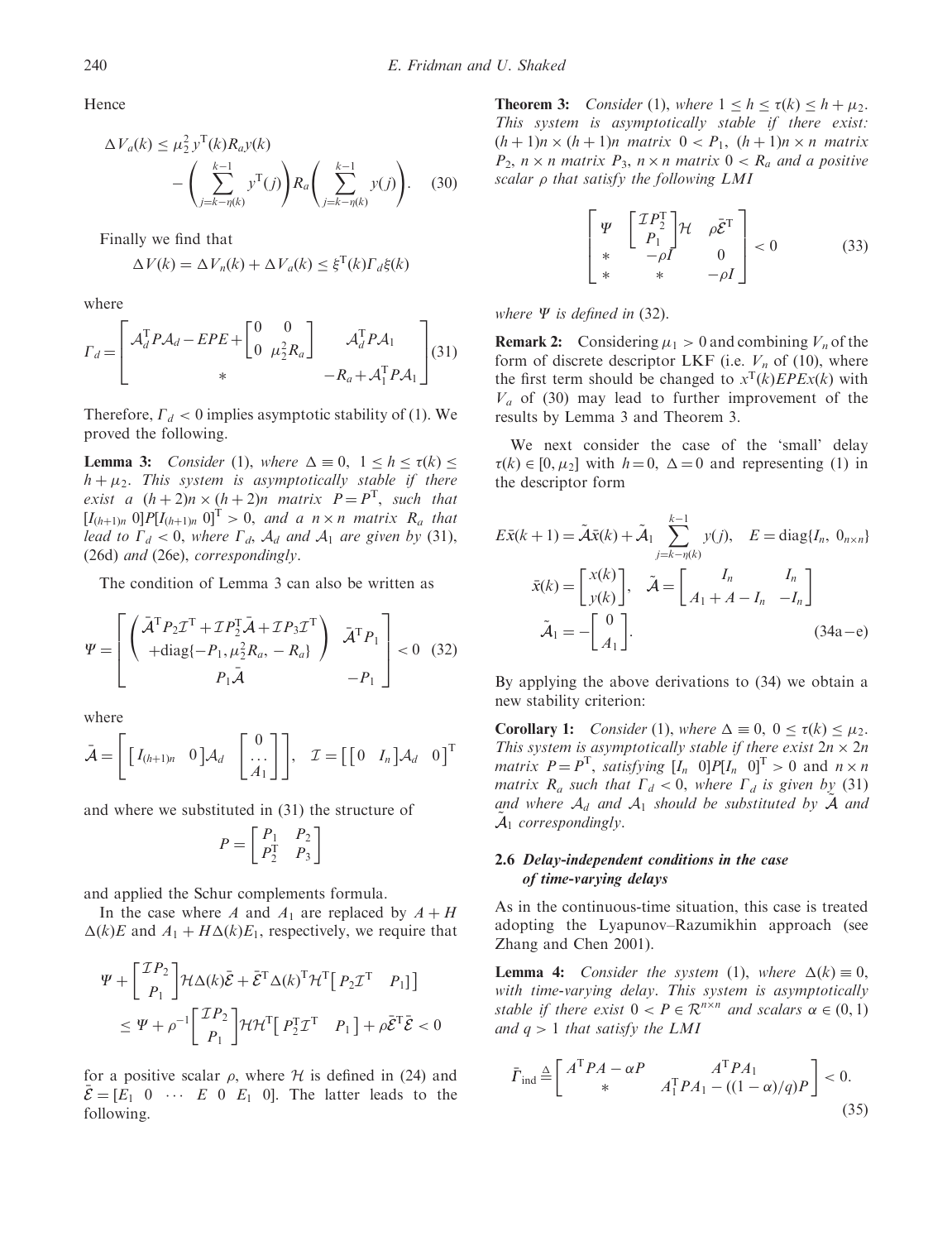Proof: Choosing the Lyapunov–Razumikhin function  $V(k) = x(k)^{\text{T}} P x(k)$  and assuming that for some  $q > 1$ 

$$
V(k - i) \le qV(k), \quad -\bar{h} \le i \le -1, \quad k \ge 0
$$

we find

$$
V(k+1) - V(k) = (x(k)^T A^T + x(k - \tau(k))A_1^T)P(Ax(k)
$$
  
+  $A_1x(k - \tau(k)) - x(k)^T Px(k)$   
=  $x(k)^T (A^T P A - \alpha P)x(k)$   
+  $2x^T (k - \tau(k))A_1^T P A x(k)$   
+  $x^T (k - \tau(k))A_1^T P A_1 x(k - \tau(k))$   
-  $(1 - \alpha)x(k)^T P x(k)$   
 $\le [x(k)^T x^T (k - \tau(k))] \bar{F}_{ind} \begin{bmatrix} x(k) \\ x(k - \tau(k)) \end{bmatrix}$ 

and thus due to (35)  $V(k + 1) - V(k) < 0$ , which implies the asymptotic stability of (1) (see Zhang and Chen 1998).  $\Box$ 

By Schur complements (35) is equivalent to

$$
\Omega \stackrel{\Delta}{=} \begin{bmatrix} -\alpha P & 0 & A^{\mathrm{T}} P \\ * & -( (1 - \alpha) / q) P & A_1^{\mathrm{T}} P \\ * & * & -P \end{bmatrix} < 0. \tag{36}
$$

We replace A with  $A + H\Delta(k)E$  and  $A_1$  with  $A_1 + H\Delta(k)E_1$  and obtain, applying Lemma 2 to the uncertain system (1), that the stability of the system is guaranteed if the following inequality holds

O þ 0 E<sup>T</sup> E<sup>T</sup> 1 " #<sup>T</sup>H<sup>T</sup>P 0 2 6 6 4 3 7 7 5 O þ " E<sup>T</sup> E<sup>T</sup> 1 " #½E E1 0 0 2 6 6 4 3 7 7 5 þ "-1 00 0 00 0 PHH<sup>T</sup>P 2 6 6 4 3 7 7 5 < 0: ð37Þ

In the latter inequality we used the bounding (21) where  $\rho_0 = \varepsilon$  and

$$
\alpha^{\mathrm{T}} = \begin{bmatrix} 0 & 0 & 0 \\ 0 & 0 & 0 \\ 0 & 0 & H^{\mathrm{T}} P \end{bmatrix}, \quad \beta^{\mathrm{T}} = \begin{bmatrix} 0 & 0 & E^{\mathrm{T}} \\ 0 & 0 & E_1^{\mathrm{T}} \\ 0 & 0 & 0 \end{bmatrix}.
$$

We proved the following.

**Theorem 4:** Consider the system (1) with  $\Delta(k)$  that satisfies (2). This system is asymptotically stable for all delays  $\tau(k)$  if there exist  $P = P^T \in \mathcal{R}^{n \times n}$ ,  $\alpha \in (0, 1)$ ,  $q > 1$  and  $\varepsilon > 0$  that satisfy the LMI

$$
\begin{bmatrix}\n-\alpha P + \varepsilon E^{T} E & \varepsilon E^{T} E_{1} & A^{T} P & 0 \\
\ast & -(1 - \alpha) / q) P + \varepsilon E_{1}^{T} E_{1} & A_{1}^{T} P & 0 \\
\ast & \ast & -P & P H \\
\ast & \ast & \ast & -\varepsilon I\n\end{bmatrix} < 0.
$$
\n(38)

#### 2.7 Examples

Example 1: We consider the system (1) where

$$
A = \begin{bmatrix} 0.8 & 0 \\ 0 & 0.97 \end{bmatrix}, A_1 = \begin{bmatrix} -0.1 & 0 \\ -0.1 & -0.1 \end{bmatrix} \text{ and } H = 0.
$$
 (39)

Assuming that  $h$  is constant, we seek the maximum value of  $\overline{h}$  for which the asymptotic stability of the system is guaranteed. We compare three methods: the criterion of Song et al. (1999), Theorem 1 in Lee and Kwon (2002) and Theorem 1 above. It is found that the method of Song *et al.* (1999) does not provide a solution even for  $\bar{h} = 1$ . The maximum value of  $\bar{h}$ , achievable by the method of Lee and Kwon (2002), is 12, whereas a value of  $\bar{h} = 16$  was obtained by applying Chen *et al.* (2003). Using augmentation it is found that the system considered is asymptotically stable for all  $h \le 18$ . The criterion of Lemma 3 did not provide a solution, so that no delay-independent solution has been found.

Allowing  $\tau$  to be time-varying we apply Lemma 2, where  $h = \mu_1 = 1$  and  $\mu_2 = 7$ . We obtain thus that asymptotic stability is guaranteed for all  $0 \le \tau(k) \le 8$ . The same result is obtained by Corollary 1 via discrete descriptor Lyapunov function. Choosing  $h = 8$ ,  $\mu_1 =$  $\mu_2 = 3; \quad h = 10, \quad \mu_1 = \mu_2 = 2 \quad \text{and} \quad h = 11, \quad \mu_1 = 1,$  $\mu_2 = 2$  we verified that conditions of Lemma 2 are feasible. Hence the system is asymptotically stable for all  $\tau(k)$  from the following intervals: [3, 10], [5, 11],  $[8, 12]$  and  $[10, 13]$ . Note that conditions of Xu and Chen (2004) are not feasible even for  $0 \le \tau(k) \le 1$ .

By augmentation via the discrete descriptor Lyapunov function we verify that the conditions of Lemma 3 are feasible for  $h = 3, \mu_2 = 7$ ;  $h = 5, \mu_2 = 6$ ;  $h = 7, \mu_2 = 5$ and for  $h = 9, \mu_2 = 4$  and thus the stability intervals are larger for  $h \ge 7$ : [3, 10], [5, 11], [7, 12] and [9, 13]. The augmented approach via descriptor LKF of Lemma 2 leads to the same stability intervals as Lemma 3, but needs essentially more time for computation.

Next considering the case where the system parameters are uncertain, with  $A$  and  $A_1$  given in (39) and with

$$
H = \begin{bmatrix} 0.1 & 0 \\ 0 & 0.02 \end{bmatrix}, \quad E = I_2 \text{ and } E_1 = 0.5I_2,
$$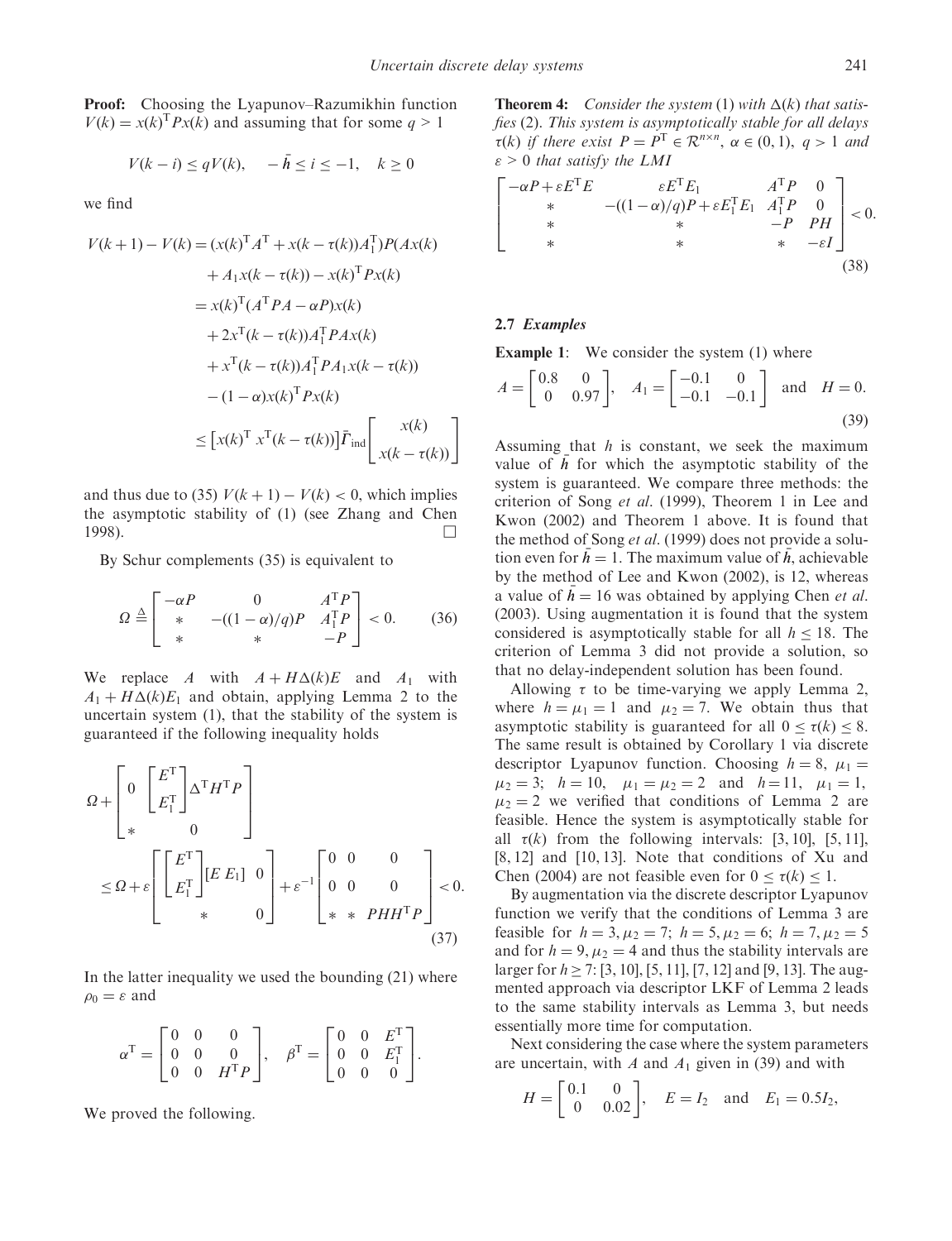we apply Theorem 1 for  $h = 0$ , 3 and 5 and verify that the system (1) is asymptotically stable for all  $\Delta(k)$  that satisfy (19) and for  $\tau(k)$  from the following segments:  $[0, 4]$ ,  $[3, 5]$  and  $[5, 6]$ .

By the augmented system approach via descriptor LKF, we find that the conditions of Theorem 2 are feasible for  $h = 3$ ,  $\mu_1 = 1$ ,  $\mu_2 = 2$  and for  $h = 5$ ,  $\mu_1 = 1$ , and  $\mu_2 = 1$ . Thus the stability intervals, starting from non-zero values, are larger  $[2, 5]$  and  $[4, 6]$ . By augmentation via discrete descriptor approach we find the following intervals:  $[3, 5]$  and  $[4, 6]$ .

The augmented system approach improves the results, but it takes essentially more time for computations due to high dimensional LMIs. The conditions by Theorem 3 need less time for verification than those by Theorem 2.

Example 2 (Wu and Hong 1994): We consider the system (1) where

$$
A = \begin{bmatrix} 0 & 0.5 \\ 0.5 & 0.2 \end{bmatrix}, \qquad A_1 = \begin{bmatrix} -0.4 & 0 \\ 0 & 0 \end{bmatrix} \text{ and } H = 0.
$$

In the case of constant delay, this system is delayindependently stable by the conditions of Wu and Hong (1994). In the case of time-varying delay, by conditions of Song et al. (1999) the system is asymptotically stable for  $0 < \tau(k) \leq 2$ . By Theorem 4, it is verified that also in the case of time-varying delay the system is delayindependently stable. This is achieved by taking  $\alpha = 0.5$ and  $q = 1.01$ .

#### 3. Guaranteed cost control

Extending the description of (1) to include a control input  $u(k) \in \mathbb{R}^m$ , we consider the system

$$
x(k + 1) = (A + H\Delta(k)E)x(k) + (A_1 + H\Delta(k)E_1)
$$
  
 
$$
\times x(k - \tau(k)) + (B + H\Delta(k)E_2)u(k),
$$
  
 
$$
x(k) = \phi(k), \ -h - \mu_2 \le k \le 0
$$
 (40)

where  $x(k) \in \mathbb{R}^n$ ,  $\tau(k)$ , A, A<sub>1</sub>, H, E, E<sub>1</sub> and  $\Delta(k)$  are as in (1) and (2) and  $B$  and  $E<sub>2</sub>$  are constant matrices of the appropriate dimensions. We also consider the cost function

$$
J = \sum_{j=0}^{\infty} z^{\mathrm{T}}(k)z(k)
$$
 (41)

where the objective vector  $z(k) \in \mathcal{R}^p$  is defined by

$$
z(k) = Lx(k) + Du(k)
$$
 (42)

for matrices  $L$  and  $D$  of the appropriate dimensions. A control law

$$
u(k) = Kx(k) \tag{43}
$$

is sought that for a given  $\phi(k)$ ,  $0 \le h - \mu_1 \le \tau(k) \le$  $h + \mu_2$  leads to a minimum guaranteed cost  $\delta$  for  $J(\phi)$ , namely,  $J(\phi) \leq \delta$  for the delay described in (1) and for all  $\Delta$  that satisfy (2).

#### 3.1 Guaranteed cost via descriptor nominal LKF

Denoting

$$
\Delta \Phi(k) = V(k+1) - V(k) + z^{T}(k)z(k)
$$
 (44)

where  $V(k)$  is defined in (8) and (9), it is obtained, similarly to the proof of Lemma 2, that in the case where  $H = 0$  and  $u(k) \equiv 0$  the following holds

$$
\Delta \Phi(k) \le \bar{\xi}^{\mathrm{T}}(k) \Gamma_z \bar{\xi}(k) \tag{45}
$$

where  $\bar{\xi}(k) = \text{col}\{x(k), y(k), x(k-h), y(k), z(k)\}$  and

$$
\Gamma_z = \begin{bmatrix} \Gamma_1 & \begin{bmatrix} L^T \\ 0 \end{bmatrix} \\ * & -I_p \end{bmatrix} . \tag{46}
$$

Requiring that

$$
\Gamma_z < 0 \tag{47}
$$

we take the sum of the two sides of  $(45)$ , from 0 to N, and obtain that

$$
\sum_{k=0}^{N} z^{\mathrm{T}}(k)z(k) \le V(0) - V(N+1) \le V(0) \tag{48}
$$

and thus

$$
J \le V(0) = \phi^{T}(0)P_{1}\phi(0) + \sum_{m=-h}^{-1} \sum_{j=m}^{-1} (\phi^{T}(j+1) - \phi(j))
$$
  
 
$$
\times R(\phi(j+1) - \phi(j)) + \sum_{j=-h}^{-1} \phi^{T}(j)S\phi(j)
$$
  
 
$$
+ \sum_{m=-\mu_{2}}^{\mu_{1}-1} \sum_{j=m-h}^{-1} ((\phi^{T}(j+1)
$$
  
 
$$
- \phi^{T}(j))R_{a}(\phi(j+1) - \phi(j)). \tag{49}
$$

Admitting the control law (43) the following result is thus obtained.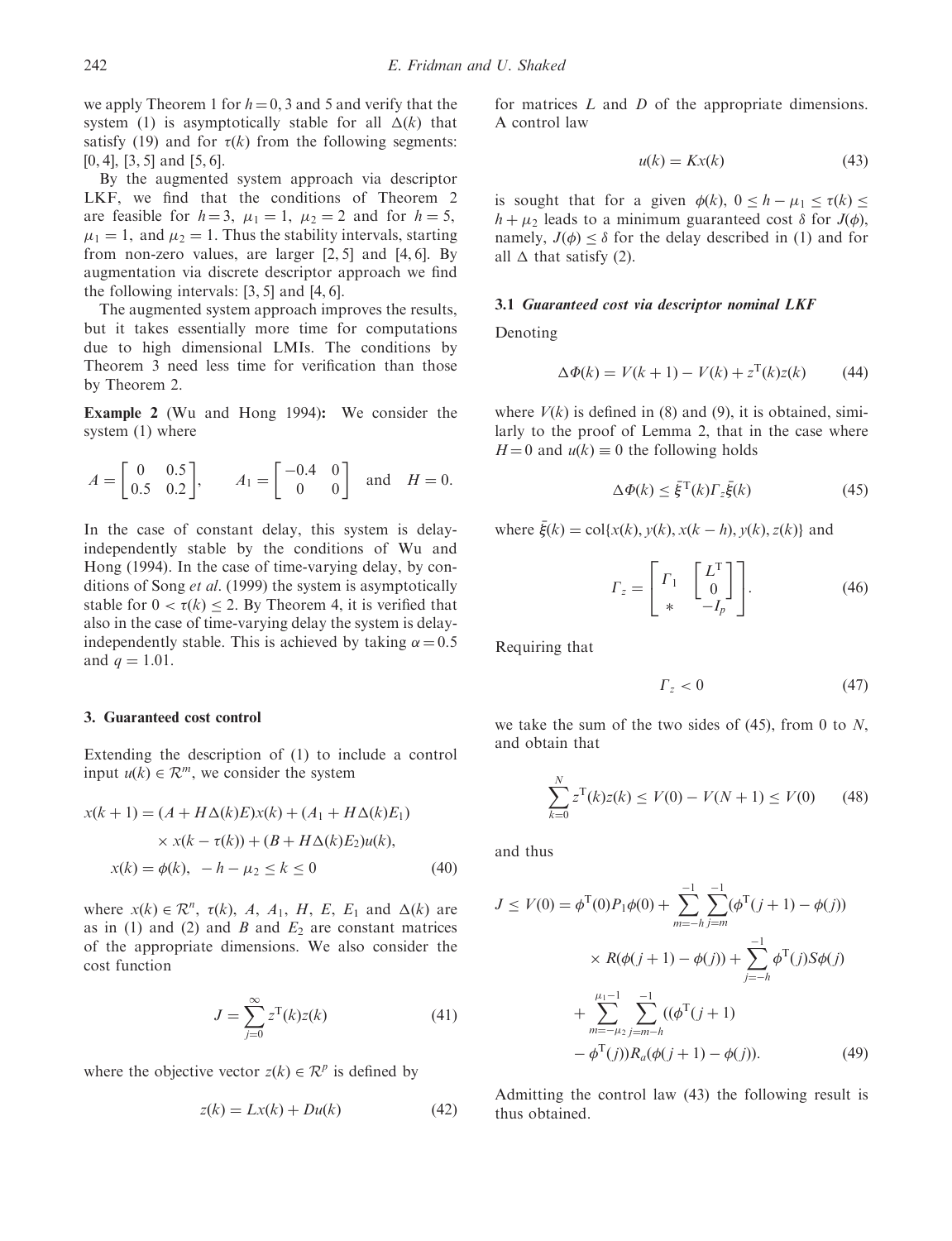**Lemma 5:** Consider the system (40) where  $H = 0$  and the cost function (41). The control law (43) stabilizes the system and achieves a prescribed guaranteed cost  $0 < \bar{\delta}$ , namely  $J \leq \overline{\delta}$ , if there exit  $n \times n$  matrices  $0 < P_1$ ,  $P_2$ ,  $P_3$ , S, Y<sub>1</sub>, Y<sub>2</sub>, R and R<sub>a</sub> and a m × n matrix K that satisfy the following two inequalities

$$
\hat{\Gamma}_z = \begin{bmatrix} \hat{r}_1 & \begin{bmatrix} L^{\mathrm{T}} + K^{\mathrm{T}} D^{\mathrm{T}} \\ 0 & \end{bmatrix} \end{bmatrix} < 0 \quad (50a)
$$

$$
V(0) \le \bar{\delta} \quad (50b)
$$

where

$$
\hat{\Gamma}_1 = \begin{bmatrix} \hat{\Psi} & P^T \begin{bmatrix} 0 \\ A_1 \end{bmatrix} - Y^T & \mu P^T \begin{bmatrix} 0 \\ A_1 \end{bmatrix} & hY^T \\ * & -S & 0 & 0 \\ * & * & -\mu R_a & 0 \\ * & * & * & -hR \end{bmatrix} < 0 \quad (50c)
$$

$$
\hat{\Psi} = P^{\text{T}} \begin{bmatrix} 0 & I \\ A + BK - I & -I \end{bmatrix} + \begin{bmatrix} 0 & I \\ A + BK - I & -I \end{bmatrix}^{\text{T}} P + \begin{bmatrix} S & 0 \\ 0 & hR + P_1 + (\mu_1 + \mu_2)R_a \end{bmatrix} + \begin{bmatrix} Y \\ 0 \end{bmatrix} + \begin{bmatrix} Y \\ 0 \end{bmatrix}^{\text{T}} \tag{50d}
$$

and where  $V(0)$  is given in (49) and P has the structure of (12a).

The inequality (50a) is non-linear in  $P$  and  $K$ . In order to obtain a LMI we consider the case where  $Y =$  $\varepsilon$ [0  $A_1^T$ ]*P*, for some tuning parameter  $\varepsilon$ . Realizing that the second block on the diagonal of  $\hat{\Psi}$  in  $\hat{\Gamma}_1$  is  $-P_3 - P_3^T + hR + P_1 + (\mu_1 + \mu_2)R_a$  it is found that P is invertible. Denoting

$$
P^{-1} = Q = \begin{bmatrix} Q_1 & 0 \\ Q_2 & Q_3 \end{bmatrix}
$$

we obtain the following.

**Lemma 6:** Consider the system (40) where  $H = 0$  and the cost function (41). The control law (43) stabilizes the system and achieves a prescribed guaranteed cost  $0<\bar\delta$ if for some tuning scalar parameter  $\varepsilon$  there exit  $n \times n$ matrices  $Q_1$ ,  $Q_2$ ,  $Q_3$ ,  $\overline{S}$ ,  $\overline{R}$ ,  $\overline{R}_a$ ,  $M_R$ ,  $M_{R_a}$  and  $M_S$ ,

a scalar  $M_{\mathcal{Q}},$  and a m  $\times$  n matrix  $\bar{Y}$  that satisfy the following six inequalities

$$
\begin{bmatrix}\n\hat{\Gamma}_k & \begin{bmatrix}\nQ_1 L^T + \bar{Y}^T D^T \\
0\n\end{bmatrix} \\
* & -I_p\n\end{bmatrix} < 0\n\tag{51a}
$$

$$
\begin{bmatrix} M_Q & \phi^{\mathrm{T}}(0) \\ * & Q_1 \end{bmatrix} > 0, \quad \begin{bmatrix} M_R & I_n \\ * & \bar{R} \end{bmatrix} > 0 \quad (51b, c)
$$

$$
\begin{bmatrix} M_{R_a} & I_n \\ * & \bar{R}_a \end{bmatrix} > 0, \quad \begin{bmatrix} M_S & I_n \\ * & \bar{S} \end{bmatrix} > 0 \quad (51d, e)
$$

and

$$
\bar{J}(\phi) = M_Q + \sum_{m=-h}^{-1} \sum_{j=m}^{-1} (\phi^{\mathrm{T}}(j+1) - \phi^{\mathrm{T}}(j)) M_R(\phi(j+1) - \phi(j))
$$
  
+ 
$$
\sum_{j=-h}^{-1} \phi^{\mathrm{T}}(j) M_S \phi(j) + \sum_{m=-\mu_2}^{\mu_1-1} \sum_{j=m-h}^{-1} (\phi^{\mathrm{T}}(j+1) - \phi^{\mathrm{T}}(j))
$$
  
× 
$$
M_{R_a}(\phi(j+1) - \phi(j)) \le \bar{\delta}
$$
 (51f)

where

$$
\hat{\Gamma}_{k} = \begin{bmatrix} \Psi_{k} & (1 - \varepsilon) \begin{bmatrix} 0 \\ A_{1} \end{bmatrix} \bar{S} & \mu \begin{bmatrix} 0 \\ A_{1} \end{bmatrix} \bar{R}_{a} & \varepsilon h \begin{bmatrix} 0 \\ A_{1} \end{bmatrix} \bar{R} \\ * & * & -\mu \bar{R}_{a} & 0 \\ * & * & -h \bar{R} & 0 \\ (51g) & 0 & 0 \end{bmatrix}
$$

and

$$
\Psi_{k} = \begin{bmatrix}\nQ_{2} + Q_{2}^{T} & \begin{pmatrix}\n-Q_{1} + Q_{3} - Q_{2}^{T} \\
+Q_{1}(A^{T} + \varepsilon A_{1}^{T}) + \bar{Y}^{T} B^{T}\n\end{pmatrix} \\
* & [-Q_{3} - Q_{3}^{T}]\n\end{bmatrix} \\
* & * & * \\
* & * & * \\
* & * & * \\
* & * & * \\
Q_{1} & hQ_{2}^{T} & Q_{2}^{T} & (\mu_{1} + \mu_{2})Q_{2}^{T} \\
0 & hQ_{3}^{T} & Q_{3}^{T} & (\mu_{1} + \mu_{2})Q_{3}^{T} \\
- \bar{S} & 0 & 0 & 0 \\
* & -h\bar{R} & 0 & 0 \\
* & * & * & -Q_{1} & 0 \\
* & * & * & -(\mu_{1} + \mu_{2})\bar{R}_{a}\n\end{bmatrix}.\n(51h)
$$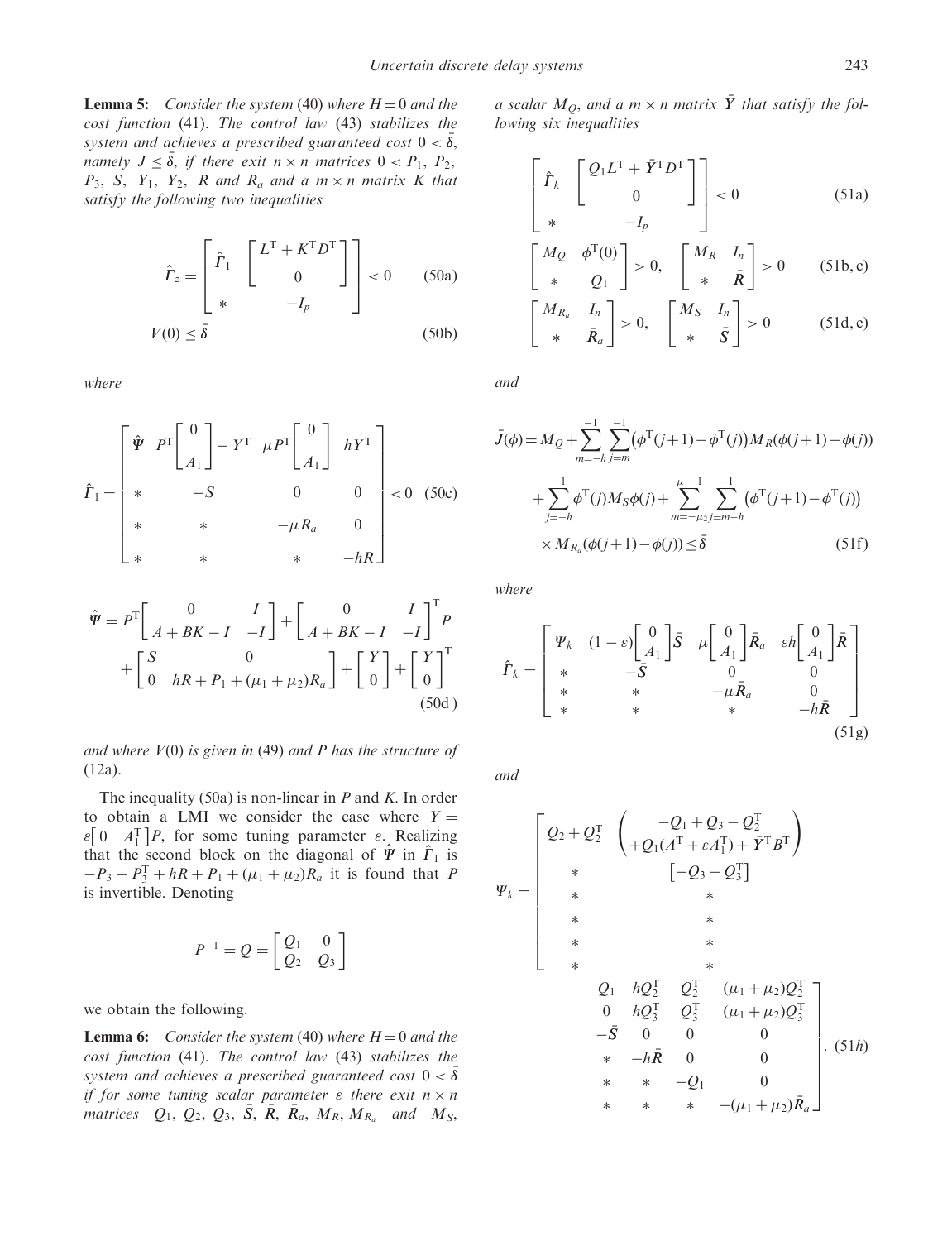If a solution to the above exists, the feedback gain that achieves the guaranteed cost  $\overline{\delta}$  is given by

$$
K = \bar{Y}Q_1^{-1}.\tag{52}
$$

**Proof:** We first multiply (50a) by  $diag\{Q^{T}, 0, 0, 0\}$  and  $diag\{Q, 0, 0, 0\}$ , from the left and the right, respectively. Using the fact that:

$$
Q^{T}\begin{bmatrix} 0 & 0 \\ 0 & hR \end{bmatrix} Q = \begin{bmatrix} Q_{2}^{T} \\ Q_{3}^{T} \end{bmatrix} hR \begin{bmatrix} Q_{2} & Q_{3} \end{bmatrix}
$$
 and  

$$
Q^{T}\begin{bmatrix} S & 0 \\ 0 & 0 \end{bmatrix} Q = \begin{bmatrix} Q_{1} \\ 0 \end{bmatrix} S \begin{bmatrix} Q_{1} & 0 \end{bmatrix}
$$

and denoting  $\bar{Y} = KQ_1$ ,  $\bar{R} = R^{-1}$ ,  $\bar{R}_a = R_a^{-1}$ ,  $\bar{S} = S^{-1}$ , the requirement of (51a) follows applying Schur complements arguments. The requirement (51b) follows from the fact that  $M_Q$ ,  $M_R$ ,  $M_{R_a}$  and  $M_S$  are upperbounds on  $Q_1$ , R, R<sub>a</sub> and S, respectively, and thus  $V(0) < J(\phi)$ .  $(\phi)$ .

Lemma 5 addresses the case where  $H = 0$ . Its result can be readily extended to the case where  $H \neq 0$ . Replacing  $A$ ,  $A_1$  and  $B$  in the LMI of Lemma 5 by  $A + H\Delta E$ ,  $A_1 + H\Delta E_1$  and  $B + H\Delta E_2$ , respectively, and applying Schur complements arguments we readily obtain the following result for the case with normbounded uncertainties.

Theorem 5: Consider the system (40) and the cost function (41). The control law (43) stabilizes the system and achieves a prescribed guaranteed cost  $0 < \bar{\delta}$  if for some tuning scalar parameter  $\varepsilon$  there exit  $n \times n$  matrices  $Q_1$ ,  $Q_2$ ,  $Q_3$ ,  $\overline{S}$ ,  $\overline{R}$ ,  $\overline{R}_a$ ,  $M_Q$ ,  $M_R$ ,  $M_{R_a}$  and  $M_S$ , a  $m \times n$ matrix  $\bar{Y}$  and a scalar  $\rho$  that satisfy (51b–f) and

$$
\begin{bmatrix}\n0 \\
H \\
0 \\
0 \\
0 \\
0\n\end{bmatrix}\n\begin{bmatrix}\nQ_1(E + \varepsilon E_1)^T \\
+\bar{Y}^T E_2^T \\
0 \\
0 \\
0 \\
\mu \bar{R}_a E_1^T \\
\kappa + \sigma - \rho I\n\end{bmatrix}\n\begin{bmatrix}\nQ_1 L^T \\
+\bar{Y}^T D^T\n\end{bmatrix} \\
\mu \bar{R}_a E_1^T \\
0 \\
\kappa + \sigma - \rho I\n\end{bmatrix}\n\begin{bmatrix}\nQ_1 L^T \\
0 \\
0 \\
0 \\
0 \\
0\n\end{bmatrix}\n $\begin{bmatrix}\n0 \\
0 \\
0 \\
0 \\
0 \\
0\n\end{bmatrix}\n $\begin{bmatrix}\n0 \\
0 \\
0 \\
\kappa E_1^T\n\end{bmatrix}$ \n $\begin{bmatrix}\n0 \\
0 \\
0 \\
\kappa E_1^T\n\end{bmatrix}\n\begin{bmatrix}\n0 \\
0 \\
0 \\
\kappa E_1^T\n\end{bmatrix}\n\begin{bmatrix}\n0 \\
0 \\
0 \\
0 \\
0 \\
0\n\end{bmatrix}\n $\begin{bmatrix}\n0 \\
0 \\
0 \\
0 \\
0 \\
0\n\end{bmatrix}$ \n $\begin{bmatrix}\n0 \\
0 \\
0 \\
\kappa + \kappa - \rho I\n\end{bmatrix}$ \n $\begin{bmatrix}\n0 \\
0 \\
0 \\
\kappa + \kappa - \rho I\n\end{bmatrix}$ \n $\begin{bmatrix}\n0 \\
0 \\
0 \\
0 \\
\kappa + \kappa - I\n\end{bmatrix}$ \n $\begin{bmatrix}\n0 \\
0 \\
0 \\
0 \\
0\n\end{bmatrix}$ \n $\begin{bmatrix}\n0 \\
0 \\
0 \\
0 \\
0 \\
0\n\end{bmatrix}$ \n $\begin{bmatrix}\n0 \\
0 \\
0 \\
0 \\
0 \\
0\n\end{bmatrix}$ \n $\begin{bmatrix}\n0 \\
0 \\
0 \\
0 \\
0 \\
0\n\end{bmatrix}$ \n $\begin{bmatrix}\n0 \\
0 \\
0 \\
0 \\
0 \\
0\n\end{bmatrix}$$$
$$

where  $\hat{\Gamma}_k$  is defined in (51g). If a solution to the latter inequalities exists, the state-feedback gain K that achieved the guaranteed cost is given by (52).

## 3.2 Guaranteed cost via augmentation and descriptor nominal LKF

The stability result of  $\S 2.4$  can be extended to solve the guaranteed cost problem. However, dissimilar to the solution of the stability verification problem there, when attempting to obtain a state-feedback control law that stabilizes the system and achieves a given bound on its cost, using the augmented system of (23), the problem becomes one of finding a static outputfeedback controller. The latter task is known to be non-convex. If, on the other hand, a state-feedback control law of the form

$$
u(k) = \sum_{j=0}^{h-\mu_1} K_j x(k-j)
$$
 (54)

is sought the problem can be solved using the augmented system representation of (23). We have

$$
\zeta(k+1) = (\mathcal{A} + \mathcal{H}\Delta(k)\mathcal{E})\zeta(k)
$$
  
+ (\mathcal{A}\_1 + \mathcal{H}\Delta(k)\mathcal{E}\_1)\zeta(k - \mu\_1 - \eta(k)) + \mathcal{B}u(k)  

$$
\zeta^{\mathrm{T}}(k) = [\phi^{\mathrm{T}}(k - h + \mu_1) \phi^{\mathrm{T}}(k - h + \mu_1 + 1) \cdots \phi^{\mathrm{T}}(k)]
$$
  

$$
\stackrel{\Delta}{=} \psi^{\mathrm{T}}(k), \quad -\mu_2 - \mu_1 \le k \le 0
$$
  

$$
z(k) = \mathcal{L}\zeta(k) + Du(k)
$$
 (55)

where  $B = [0 \dots 0 \quad B^T]^T$ ,  $\mathcal{L} = [0, \dots, 0 \quad L]$  and

$$
u(k) = [K_{h-\mu_1} \dots K_0] \zeta(k).
$$

Then Theorem 4 implies the following result.

Theorem 6: Consider the system (40) and the cost function (41). The control law (54) stabilizes the system and achieves a prescribed guaranteed cost  $0 < \overline{\delta}$  if for some tuning scalar parameter  $\varepsilon$  there exist  $n(h - \mu_1 + 1) \times$  $n(h - \mu_1 + 1)$  matrices  $Q_1, Q_2, Q_3, \bar{S}, \bar{R}, \bar{R}_a, M_Q, M_R$  $M_R$ ,  $M_{R_o}$ ,  $M_S$ , a m  $\times$  n(h –  $\mu_1$  + 1) matrix  $\bar{Y}$  and scalars  $\bar{\rho}_0$  and  $\bar{\rho}_1$  that satisfy (51b–e),(53a, b) with  $\hat{\Gamma}_k$  and  $\bar{J}(\phi)$ given by (51g) and (51f), where h, A,  $A_1$ , E, E<sub>1</sub>, H, L and  $\phi$  should be substituted by  $\mu_1$ , A, A<sub>1</sub>, E, E<sub>1</sub>, H, L and  $\psi$  correspondingly. If a solution to the above inequalities exists, the state-feedback gain  $K = [K_{h-\mu_1} ... K_0]$ that achieves the guaranteed cost is given by (52).

Remark 3: Guaranteed cost control via the augmented discrete descriptor approach may be designed by an iterative method similarly to Fridman and Shaked (2005) and will not be considered here. Razumikhin approach seems to be inapplicable to guaranteed cost and to  $H_{\infty}$  control.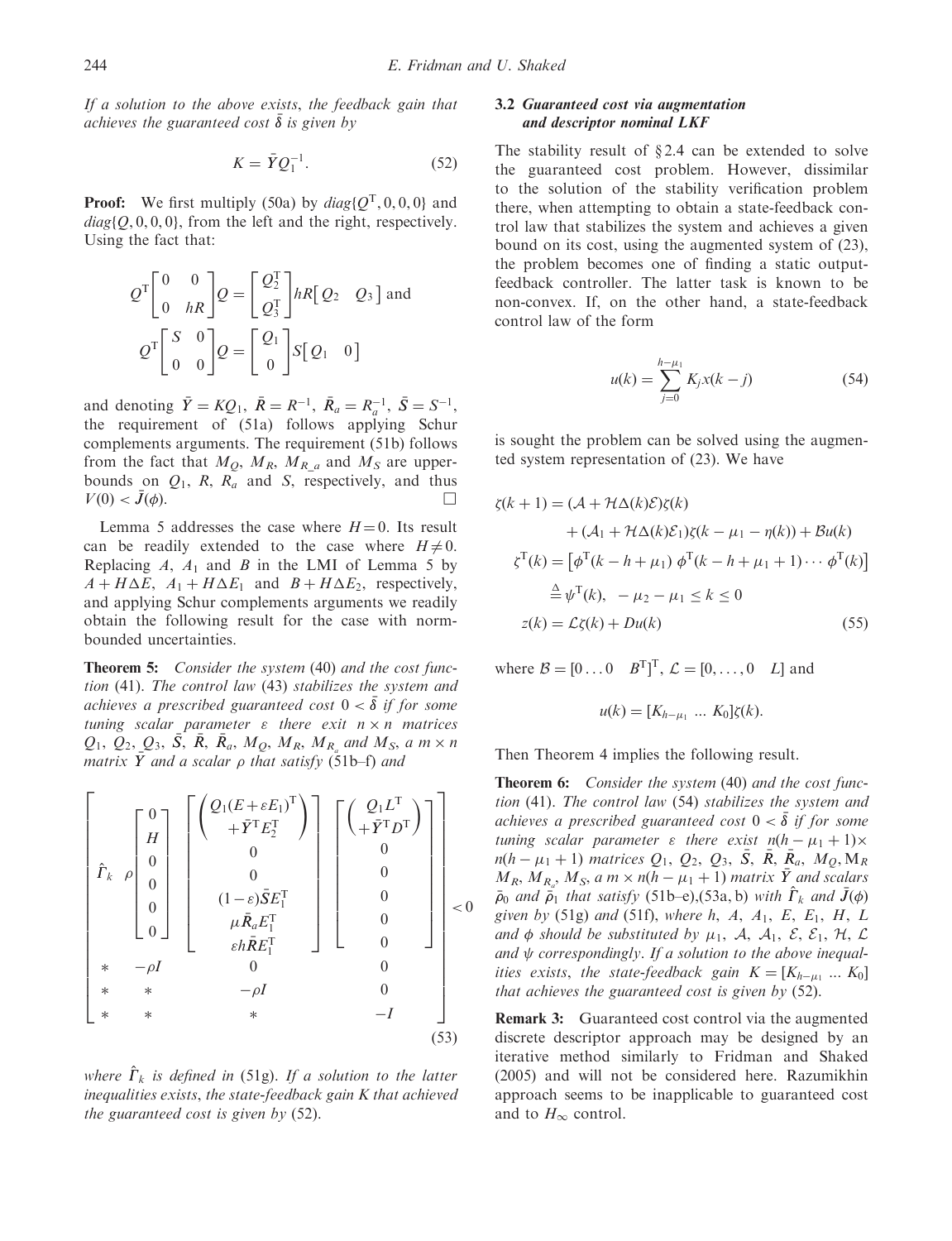## 3.3. Example 3

We consider the problem of Chen et al. (2003). Given the system (40) with

$$
A = \begin{bmatrix} 1.01 & 0 \\ 0 & 1.2 \end{bmatrix}, A_1 = \begin{bmatrix} -0.25 & 0.1 \\ 0 & 0.1 \end{bmatrix}, B = \begin{bmatrix} 0 \\ 1 \end{bmatrix}
$$
  
\n
$$
H = I_2, E = E_1 = 0.08I_2, E_2 = 0
$$
  
\n
$$
L = \sqrt{0.1} \begin{bmatrix} I_2 \\ 0 \end{bmatrix}, D = \sqrt{0.1} \begin{bmatrix} 0 \\ 0 \\ 1 \end{bmatrix}, \phi(-k) = \begin{bmatrix} e^{-k} \\ 0 \end{bmatrix}.
$$

For  $h = 2$ ,  $\mu_1 = \mu_2 = 0$  a state-feedback control law (43) is sought that stabilizes the system and achieves a minimum cost bound. In Chen *et al.* (2003) such a feedback control has been found which achieves the cost bound of  $\overline{\delta} = 1.2387$ . Applying the result of Theorem 5 for  $\varepsilon = 1$  we obtain a cost bound of  $\overline{\delta} = 0.1392$  for  $K = -[0.2763 \quad 1.3471].$ 

For a smaller uncertainty, where  $H = I_2$ ,  $E = E_1$  $0.02I_2$  and  $E_2 = 0$ , application of Theorem 5 yields a cost bound of  $\bar{\delta} = 0.05$  for  $K = -[0.2231 \ 1.034]$ . For this uncertainty we also consider the case where  $h = 2$ ,  $\mu_1 = 0$  and  $\mu_2 = 1$ . For  $x(-3) = [e^{-3} \ 0]^T$ , the application of Theorem 5 yields a minimum cost bound of  $\bar{\delta} = 0.1282$  for  $K = -[0.0737 \; 1.2503]$ .

Applying the exact LKF result of Theorem 6 to the system with the latter uncertainty (where  $H$  is 0.02 $I_2$ ,  $h = 2$ ,  $\mu_1 = 0$  and  $\mu_2 = 1$ ) we obtain  $\bar{\delta} = 0.0891$ , for  $k = [0.1438 \quad -0.1520 \quad 0.3422 \quad -0.1661$  $-0.2766$ -1.135]. The difference between the latter result and the corresponding result that was obtained via descriptor  $V_n$  is accentuated in the case where  $H = 0$ . Then, the descriptor based result of Theorem 4 yields a bound of  $\bar{\delta} = 0.0661$  compared to  $\bar{\delta} = 0.0383$  obtained by the exact LKF result of Theorem 6.

### 4. Conclusions

Delay-dependent and delay-independent criteria have been derived for determining the asymptotic stability of discrete-time systems with uncertain delay and norm-bounded uncertainties. The delay is assumed to be time-varying either from a given interval or unbounded. In the first case the Lyapunov–Krasovskii method is applied via descriptor model transformation, while the second (delay-independent) case is treated by Laypunov–Razumikhin technique. The Lyapunov– Krasovskii method is applied to guaranteed cost control.

For the first time, augmentation is applied to the case of time-varying delay in order to reduce the nominal value of the delay which appears in the augmented system. Such an augmentation leads to less conservative conditions. However, the resulting LMIs possess highdimensional decision variables which require longer computational time.

Another possibility for reducing the conservatism is to apply the discrete-time counterpart of the complete LKF that corresponds to the necessary and sufficient conditions for the stability of the nominal system and which was applied to robust stability of continuoustime systems by Kharitonov and Zhabko (2003). The latter LMIs may have computational advantages over the high-order ones that are based on the augmentation. This issue is currently under study.

#### Acknowledgement

This work was supported by the KAMEA fund of Israel and by the C&M Maus Chair at Tel Aviv University.

#### References

- W.-H. Chen, Z.-H. Guan and X. Lu, ''Delay-dependent guaranteed cost control for uncertain discrete-time systems with delay'', IEE Proccedings of Control Theory Applications, 2003, 150, 412–416.
- E. Fridman, ''New Lyapunov–Krasovskii functionals for stability of linear retarded and neutral type systems'', Systems and Control Letters, 2001, 43, 309–319.
- E. Fridman, ''Stability of linear functional differential equations: A new Lyapunov technique", in *Proceedings of MTNS*, Leuven, July 2004.
- E. Fridman and U. Shaked, ''An improved stabilization method for linear systems with time-delay'', IEEE Transactions on Automation Control, 2002, 47, 1931–1937.
- E. Fridman and U. Shaked, "Delay-dependent  $H_{\infty}$  control of uncertain discrete delay systems", European Journal of Control, 11, no. 1, 2005.
- H. Gao, J. Lam, C. Wang and S. Xu, " $H_{\infty}$  model reduction for discrete time-delay systems: delay-independent and dependent approaches'', International Journal of Control, 2004, 77, 321–335.
- V. Kapila and W. Haddad, "Memoryless  $H_{\infty}$  controllers for discretetime systems with time delay", Automatica, 1998, 34, 1141-1144.
- V. Kharitonov and A. Zhabko, ''Lyapunov–Krasovskii approach to the robust stability analysis of time-delay systems'', Automatica, 2003, 39, 15–20.
- V. Kolmanovskii and J.-P. Richard, ''Stability of some linear systems with delays'', IEEE Transactions on Automatic Control, 1999, 44, 984–989.
- Y.S. Lee and W.H. Kwon, ''Delay-Dependent robust stabilization of uncertain discrete-time state-delayed systems'', in Proceedings of the 15th IFAC Congress on Automation and Control, Barcelona, Spain, 2002.
- X. Li and C. de Souza, ''Criteria for robust stability and stabilization of uncertain linear systems with state delay'', Automatica, 1997, 33, 1657–1662.
- M. Mahmoud, "Robust  $H_{\infty}$  control of discrete systems with uncertain parameters and unknown delays", Automatica, 2000, 36, 627-635.